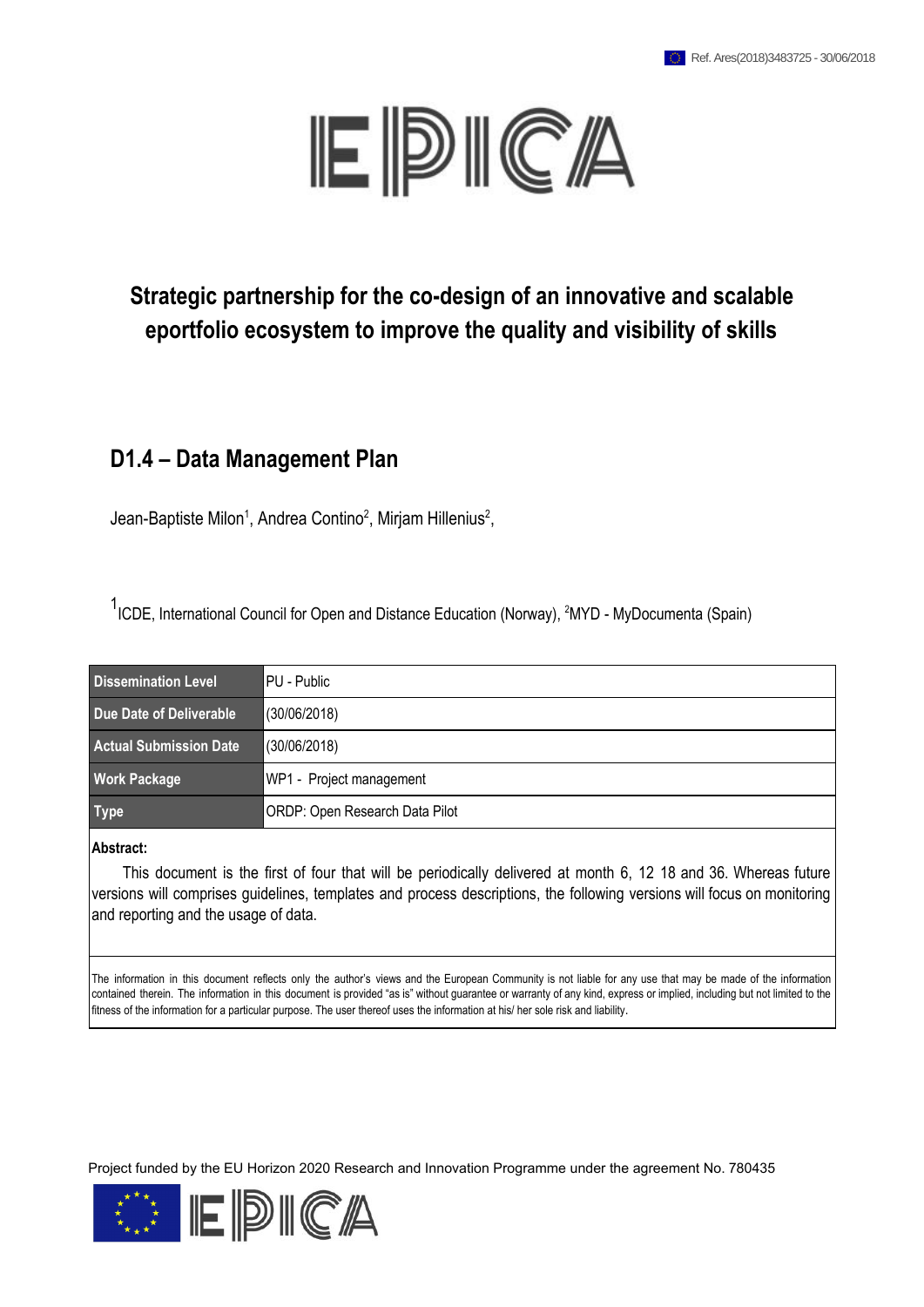## **History**

| <b>Version</b> | <b>Date</b> | Reason                             | <b>Revised by</b>   |
|----------------|-------------|------------------------------------|---------------------|
| 0.1            | 15/06/2018  | First Draft by the project manager | <b>MYD</b>          |
| 0.2            | 22/06/2018  | 2nd draft from the project manager | <b>MYD</b>          |
| 0.3            | 28/06/2018  | 3rd Draft form the project Manager | MYD, ICWE, UOC, AVU |
|                | 30/06/2018  | Submission                         |                     |

## <span id="page-1-0"></span>EXECUTIVE SUMMARY

This living document presents the Data Management Plan (DMP) describing how the data generated within the project are processed and preserved during the EPICA lifetime. As the project will handle and process sensitive data from different sources, the need for appropriate data handling is becoming even more important.

The research data management procedures will be further refined in the future releases of the deliverable as we will have more concrete information about EPICA research findings and our plans will be more specific.

This DMP is based on the EC quidelines<sup>[1]</sup> and the principles of making the research data Findable, Accessible, Interoperable and Re-usable (FAIR). This document will be updated during the project lifetime as the data to be generated, stored and managed will be further specified, new data arise and in case of changes in consortium policies.

The DMP is highly related and aligned to deliverable D1.2 - "Ethics, Data Protection and Privacy Management Plan" especially regarding the procedures and policies of collecting and protecting personal and sensitive data.

This document is based on the terms and conditions established in the Grant Agreement and its Annexes, as well as in the Consortium Agreement specifications and requirements.

The use of the present guidelines can ensure better collaboration among the consortium members, individuals and groups. They can also facilitate the entire consortium to get engaged in the work that is produced by the project.

The Data Management Plan is a deliverable which is intended to be used by all the project partners, to ensure quality assurance of project processes and outputs and prevent possible deviations from the project work plan as described in Description of Action, GA Annex 1.-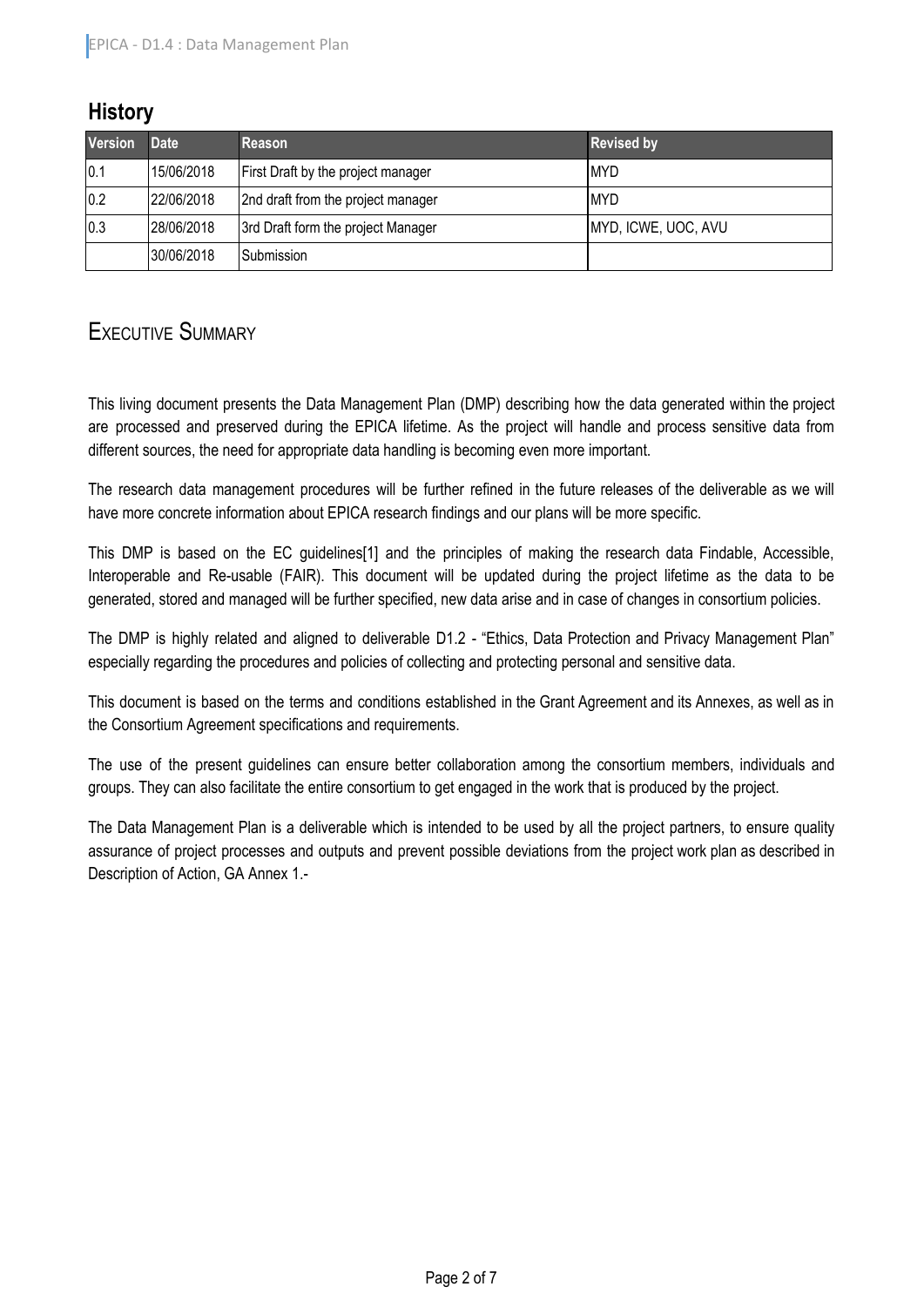# Abbreviations and Acronyms

| <b>DMP</b>  | Data Management Plan                             |
|-------------|--------------------------------------------------|
| <b>FAIR</b> | findable, accessible, interoperable and reusable |
| <b>DOA</b>  | Description of Action                            |
| <b>ISO</b>  | International Organization for Standardization   |
| <b>IEC</b>  | International Electrotechnical Commission        |
| <b>AES</b>  | <b>Advanced Encryption Standard</b>              |
|             |                                                  |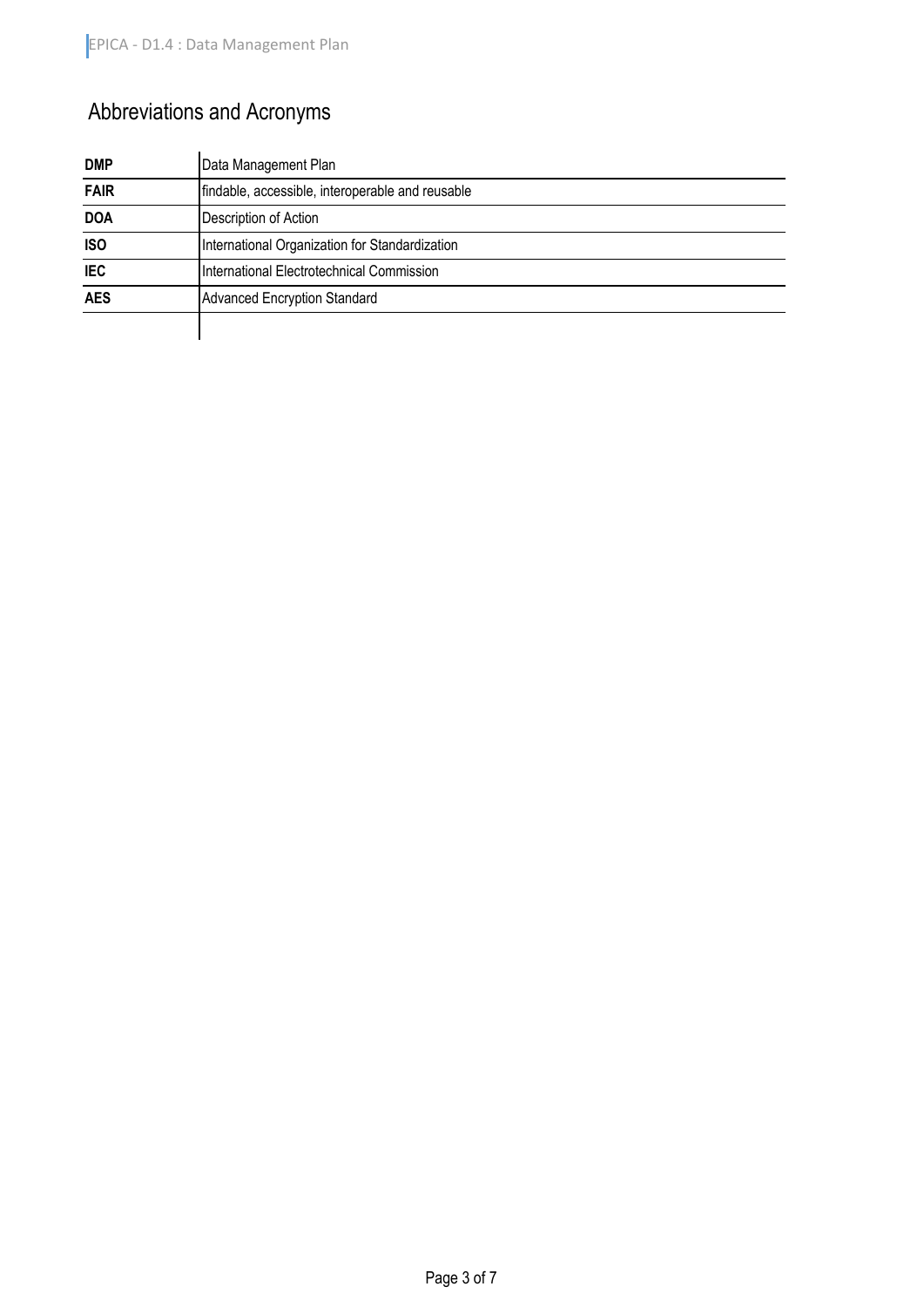#### **TABLE OF CONTENTS**

| $\mathbf{2}$             |
|--------------------------|
| $5\phantom{.0}$          |
| $5\phantom{.0}$          |
| $\overline{7}$           |
| $\overline{\phantom{a}}$ |
|                          |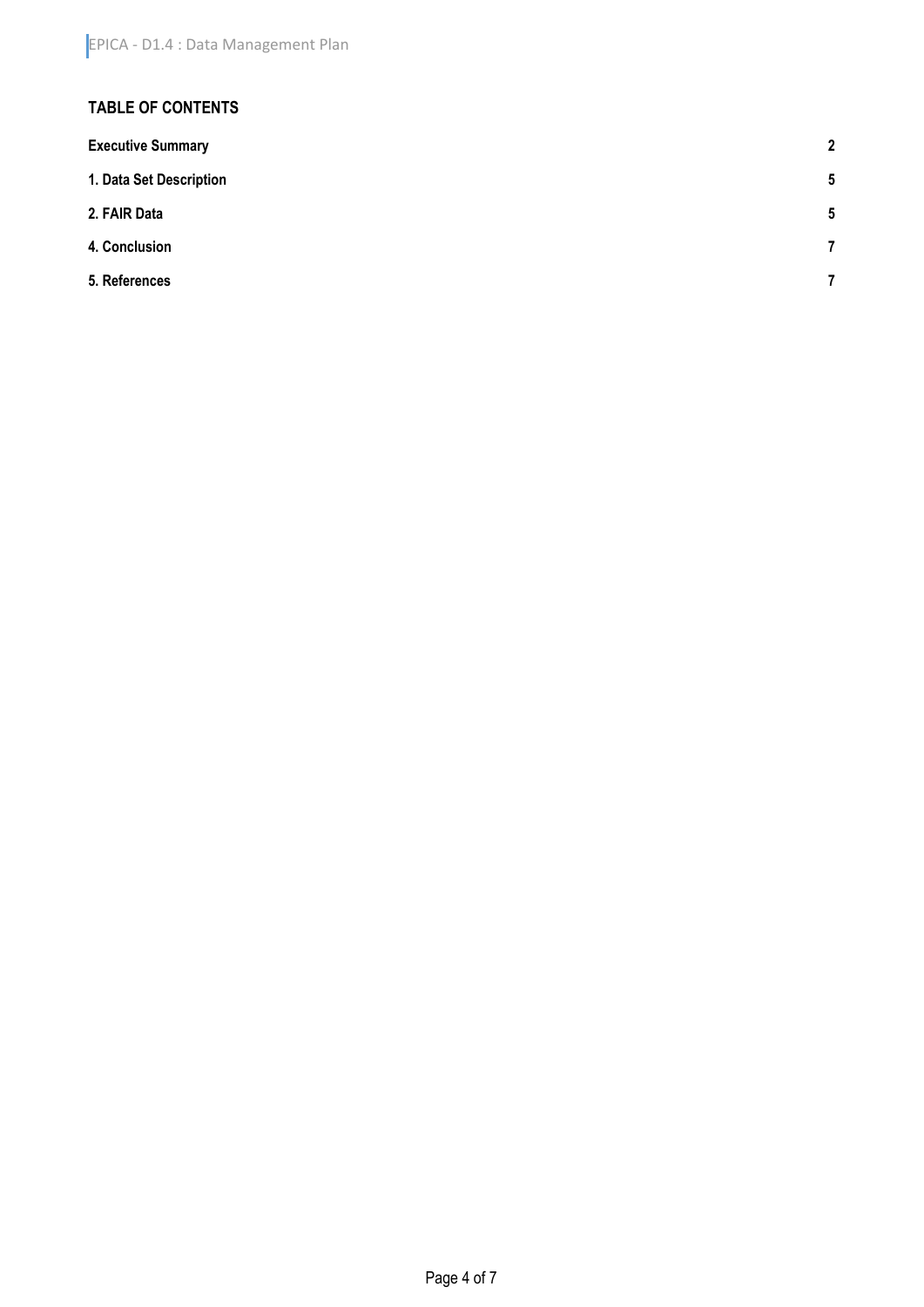## <span id="page-4-0"></span>**1. DATA SET DESCRIPTION**

The purpose of the collected and generated data is to use them for carrying out the tasks as described in DOA, as well as to be able to validate and assess the EPICA eportfolio and component. Thus the data is crucial for the project.

The data can be divided into personal and anonymised data. At this stage of the project, it is not yet known which formats the data will have, but it will at least contain .docx, .pdf, .jpeg and geopostiona data. Furthermore, the participants will have to fill out surveys and the answers will be another data source for the researcher within the project.

Data from the pilots are being reused in order to optimize the final version accordingly.

The data will be generated and/or provided by the participants, consortium and from the teachers.

The researcher, the consortium and teacher will find the collected data useful.

## <span id="page-4-1"></span>**2. FAIR DATA**

Due to the early stage of the project and the insecurity about the data formats, its quality and quantity, it is not possible to plan how to make the data findable, accessible, interoperable and reusable (FAIR). The consortium is striving to make the project data FAIR as described in the guidelines, provided by the European Commission and their directorate-general for Research & Innovation, for H2020 programs but an exact plan will not be made before a later stage of the data management plan. This is due in month 18 and 36 of the project.

#### **3. DATA SECURITY**

Considering that EPICA deals with sensitive data, to ensure data confidentiality updates on standards concerning encryption systems are analysed (ISO/IEC 18033-2:2006 Information technology -- Security techniques – Encryption algorithms -- Part 2: Asymmetric ciphers). Both data at rest and data in flight will be encrypted using the AES symmetric cipher while secure key exchanges will be performed using an asymmetrical cipher of at least 2048 bits in length.

EPICA has an explicit plan on how the consortium will handle data generated or provided by the participants (Fig. 1). The figure also illustrates how different data types are handled and stored with a special emphasis on the different approaches between anonymised and pseudo-anonymised data samples. These differences are especially important due to the different ethical problems these respective data types uphold, as described in the Chapter 2 of the deliverable 1.2 Ethics, Data Protection and Privacy Management Plan.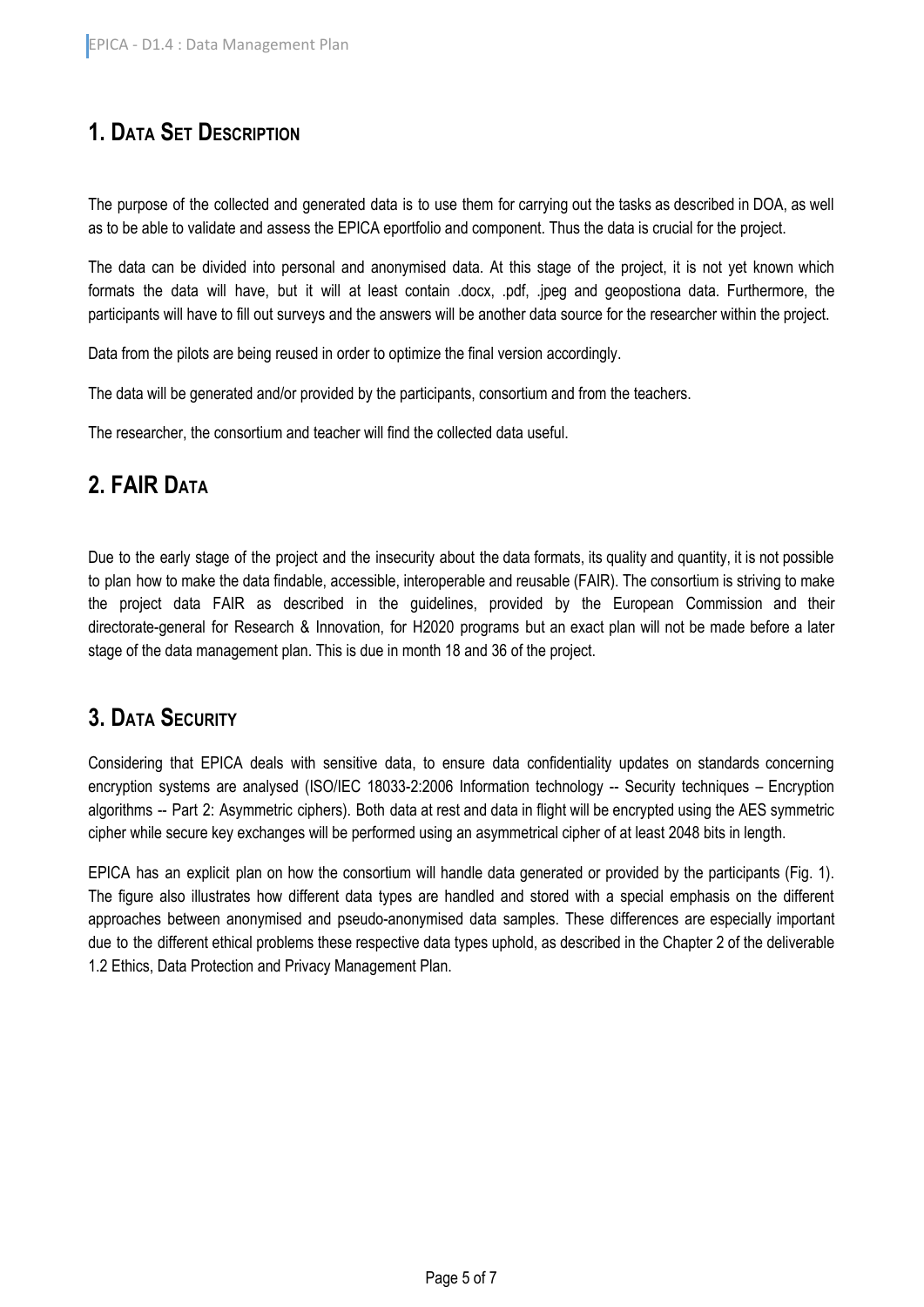

**Figure 1 : Data Storage Plan**